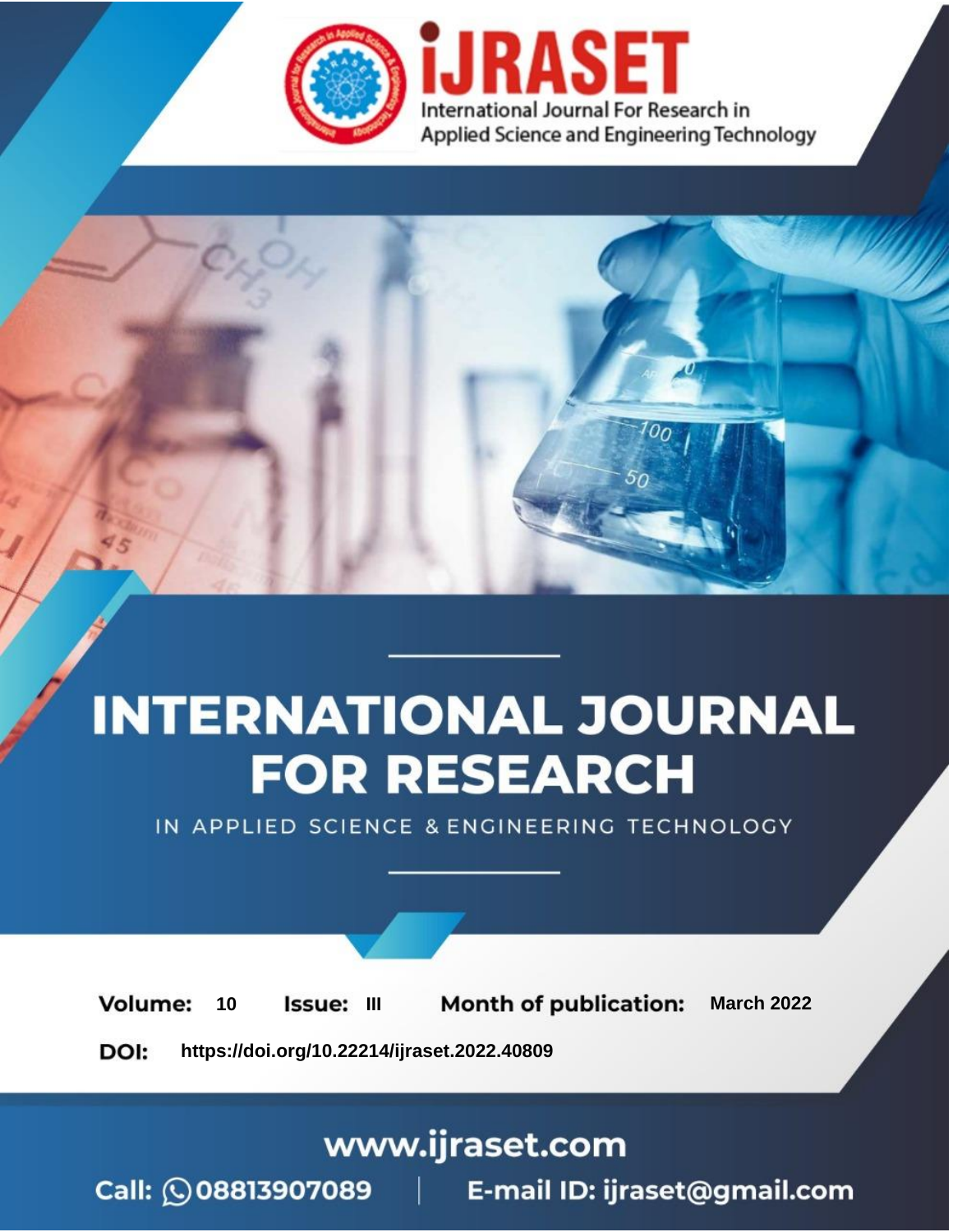

### **Analysis and Design of G+21 Building using ETABS: A Review**

Abhishek Kumar Ranjan<sup>1</sup>, Aditya Pratap Singh<sup>2</sup>, Harendra Nath Pandey<sup>3</sup>

*1, 2U.G Scholar, <sup>3</sup>Assistant Professor, (Department of Civil Engineering, Babu Banarasi Das Institute of Technology and Management, Lucknow)*

*Abstract: Civil engineering is a very vast field in which planning and designing of buildings are done according to the need. As we can see that many development and changes happening in the sector of construction and everyday new commercial and residential buildings projects are initiated. So, it needs proper planning before starting the construction so that the work can be done in a cost effective way and also complete the structures as per users requirements. The ETABS is a engineering software that helps in modeling, designing and calculating loads while making a structure. It is a very useful software in civil engineering field and provide a vast methods to ease out the work of engineers. It analysis the structure in terms of static and dynamic loads. Today there is a huge scope in this field and it also gives the opportunity to many people to work it the respective field. Keyword: Definition, Objective, Design Parameters, Load and wind calculations.* 

#### **I. INTRODUCTION**

It is not an easy task to build a beautiful and strong building which can withstand against harshad conditions. We all know that today technology has achieved milestones in every field, and that's why even civil engineering needs to be upgraded. This has led to several changes in how civil engineers work and perform. Not just the use of technology has made lives way easier but has also because of the development of some really helpful software, encouraged civil engineers to give their best. "ETABS-Extended 3D analysis of Building Systems", is a engineering software . It is an engineering software that is used in construction and planning and designing of buildings . It has provided a very different options and opportunities to make structures efficiently and in less time with full safety. It is loaded with an integrated system consisting of modeling tools, code-based load analysis , solution to the problems techniques. It can handle the complex and big building models and associated requirements. ETABS software is widely in use nowadays for construction of buildings. .

#### *A. Design Philosophies*

There are basically three philosophies for the design -

- *1)* Working stress method
- *2)* Ultimate load method
- *3)* Limit state method
- *B. Assumption Regarding Design*
- *1)* We tend to assume that block is continuous over interior supports, and part mounted over the perimeters, thanks to construction in style of monolithic and construction of wall over it.
- *2)* Beams also are assumed to be continuous over the inside support and framing takes place into the ends of columns.
- *3)* The internal forces, such as bending moments, and normal and shear stresses, at any section of a member are in equilibrium. with the effects of the external laods at that corresponding section.

#### **II. OBJECTIVE**

To perform analysis and style of the structure with none kind of failures.

- *1)* To grasp the essential principles of structures with the help of Indian standard Codes.
- *2)* To realise the parameters for beams, columns, slabs and alternative structural parts.
- *3)* To organize the 3D model of the structure by with the help of E-TABS code for careful analysis and style.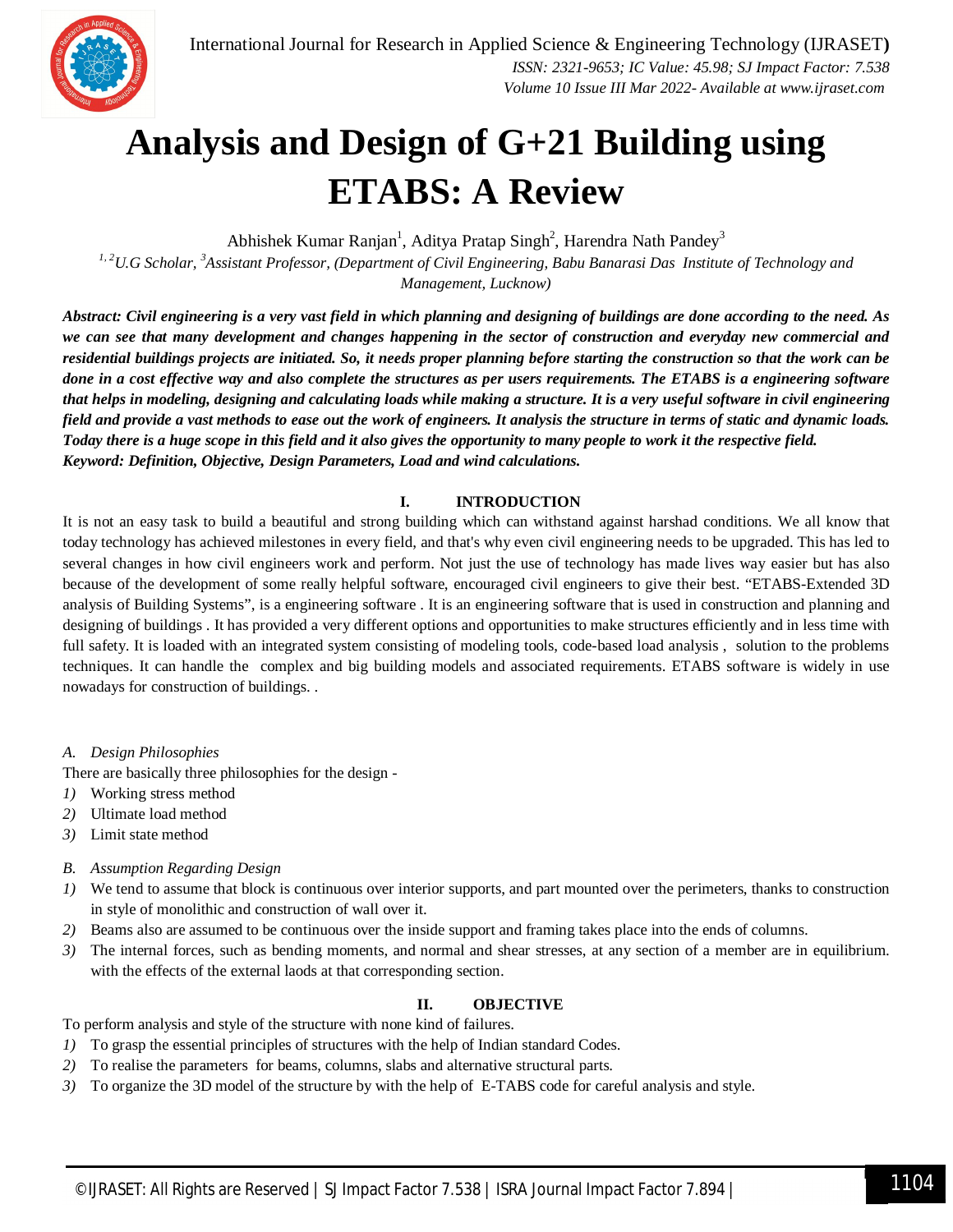International Journal for Research in Applied Science & Engineering Technology (IJRASET**)**



 *ISSN: 2321-9653; IC Value: 45.98; SJ Impact Factor: 7.538 Volume 10 Issue III Mar 2022- Available at www.ijraset.com*

#### **III. LITERATURE REVIEW**

S Abhishek, Manoj S K, Roopa B D, Bhagyashree M S, Guruprasad C H M(2018), They took into thought of the residential buildings (G+1) style and did the analysis using ETABS, whereby they got productive results through that they got a great industrial exposure and saved their coming up with time in addition as analysis. They took load thought for the worst scenarios for the loading in their structures. They designed structural components on the software as well as manually and after they did comparison.

K. Naga Sai Gopal(2017), He took into thought of the designing of (G+5) residential buildings using ETABS, his structure was based on theory of LIMIT STATE METHOD which provide adequate strength, serviceability and durability besides economy. He took the necessary steps in the modelling process after correctly defining material in ETABS. He prepared the 3D model of the structure using Etabs software for detailed analysis and design.

Sayyed A.Ahad, Hashmi S Afzal, Pathan Tabrej, Shaikh Ammar, Shaikh Vikhar, Shivaji Bidve(2017), This paper deals with the analysis and design of (G+10) residential buildings.Analysis was done with the help ETABS software Version 15.2. It proved to be good enough in the design for construction including the analysis of all the sections. All the elements of structure like concrete wall, are provided. They provided isolated footing as per soil investigation reports. . The sectional and design analysis was done with the help of STAAD-PRO and result was compared...

V.L.S Banu, Second AMDShafiuddin Siddiqui, Sheikh Mohd Salar, MA Ghouse, Sohel Jawad ,Md Afak , Shaik Mohd Sadeq(2021), They took into thought of the analysis and designing of the residential building (G+5) using ETABS. Their scope of the study was to produce good and strong structural work for analysis and designing of the building. They took the load consideration as per theory of LIMIT STATE METHOD. They assigned the wind loads, seismic loads, and live loads to the model. They showed the displacement, shear force, bending moment variation.

K. KIRAN MAI, MOHD AMER, MD. SHAIBAZ ALI, MOHAMMED FAZAL AHMED, Mohammed, OMAIR, AFTAB TANVEER,This paper mainly deals with the analysis done by the members by comparison of the results which they have obtained from the analysis of a multi storied building structure through manual method as well as by using ETABS software. They considered a plan under zone–IV and Zone Factor is 0.24.

C.V.S. Lavanya, Emily.P.Pailey, Md. Mansha Sabreen(2017), This paper deals with the analysis and design of (G+4) residential buildings using ETABS software. They have taken the area of Panaji with medium stiff soil type. They considered the plan under zone-IV with zone factor 0.24.They defined the properties of material such as concrete and steel in ETABS software.The building proposed to have ordinary moment resistinZ frame.

Mr.Ramesh Baragan, Mr.Bharat Konar, KiranBabu S V (2020), This paper deals with the analysis and design of residential building using ETABS software. They took into consideration of functional and structural aspects while designing the building. This project consists of only ground floor. In the structure the masonry wall was used as filler wall and in packages slab loads were applied as floor loads. Their process of structural design consisted of 5 units. They took all slabs as continuous slabs.

Sayyed Feroz Sikandar, Shaikh Zameeroddin. S, Prof. Agrawal. A. S3BE Student, Gudie(2019), This paper deals with the analysis and design of multistory building using Etabs software. They took into consideration of dead loads, live loads, wall loads, earthquake forced, earthquake loading etc. They took the load consideration as per IS 456:2000, IS 875:1987 (Part-V) and IS 1893(part-I):2002. They checked for one way shear, two way shear, development length, bearing stress. According to soil investigation report they provided an isolated footing. They also provided structural elements like RCC frame, shear walls and retaining walls.

Ayush Chandrakar, Manas Rathore (2021),This paper deals with the analysis and design of multistoried residential building (G+5) using ETABS software. They assumed continuous slabs over interior supports and beams were also assumed to be continuous. They considered dead load, live load, wind load, imposed load, earthquake load. The shape of building was regularly (rectangular). Grade of the concrete used is M25 and Unit weight of concrete is 25KN)/m3. They considered the load combination for seismic and wind load analysis of the building.

Kunal Wailkar, Pranay Chide, Manthan Shende, Jinendra Ralekar, Dhanashree Walke, Dhanashree Tayde, Atul Kurzekar(2021),This paper deals with the analysis and design of residential building. Their objective was to generate structural framing plan and to apply various load combinations on member. They analysed the structure using STAAD PRO. They concluded that the elements of the building are safe in flexure and shear, also quantity of steel provided for steel is economical and adequate.

Shaikh Ibrahim, Md Arifuzzaman, Jisan Ali Mondal, Md Taukir Alam, Sanuwar Biswas, Sagar Biswas (2019),This paper deals with the design and analysis of residential building. The type of structure is mutli storey rigid jointed frame with number of storey as 5.After analysis of the G+4 storey building structure, they concluded that their structure is safe in loading in terms of dead load, live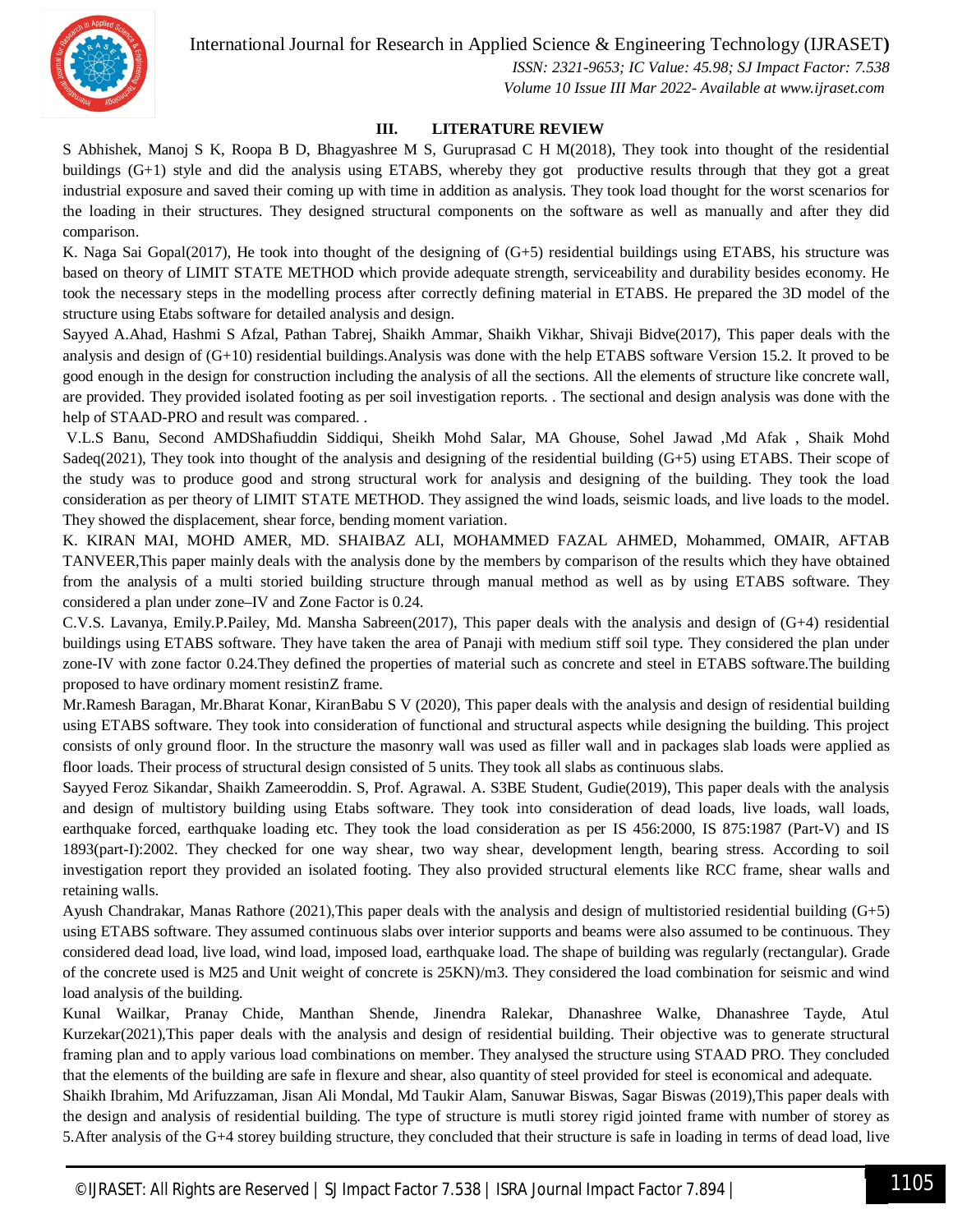International Journal for Research in Applied Science & Engineering Technology (IJRASET**)**



 *ISSN: 2321-9653; IC Value: 45.98; SJ Impact Factor: 7.538 Volume 10 Issue III Mar 2022- Available at www.ijraset.com*

load, wind load and seismic load. Dimensional members(beams, columns and slabs) were assigned by calculating the load type and quantity applied on it.

P.P. Chandurkar et. al. (2013), He had presented the study of G+9 building with three metres height for each and every storey.The whole building design was done according to IS code for seismic resistant design and the building at base was considered as fixed. The structural element had assumed as square or rectangular in section. They had done modelling and analysis of building with the help of ETABS software and in that four different models were studied. .

Mohit Sharma et.al. (2015),This paper deals with the analysis and design of (G+30) storied regular reinforced concrete framed building. The building have the plan area of 22m x 40m with a storey height of 3.4m each and foundation depth of 2.2m. The total height of the building including depth of foundation is 114m.. The static and dynamic analysis was done with the help of STAAD-Pro software using the parameters for the design according to the IS:1893-2002 codes including Part-1 for the zones- II and III. He concluded that there was not much difference in the values of Axial Forces which was obtained by static and dynamic analysis.

M. S. Aainawala et. al. (2014), In this project he did the study of multi-storeyed R.C.C.Buildings with and without Shear Walls. They applied the earthquake load to a building for different cases of shear wall position. They applied load to G+12,G+25,G+38 located in zone II, zone III, zone IV and zone V. They calculated the lateral displacement as well as story drift in all the cases. It was observed that Multi-storeyed R.C.C. Buildings with shear wall is economical and stable as compared to without shear wall. After the analysis, it was concluded that the displacement at different level in multi-storeyed building with shear wall is lesser as compared to R.C.C. building without shear wall which is important for building designing and use of shear walls.

M. Mallikarjun et. al. (2016), He carried the study on analysis and design of a multi-storied residential building (G+10) by using most economical column method. The dead load and live load was applied on the different structural component like slabs, beams. and this was achieved by reducing the size of columns at top floors as load at the bottom floor was more. The economizing was done by doing column orientation in longer span in longer direction because it can scale back the quantity of bending and therefore the the space of steel was also reduced.

#### **IV. CONCLUSION**

- *1)* The structure is a design based on the E-Tabs, which provides adequate serviceability, strength and also the work is economical.
- *2)* With the usage of ETABS software working time is saved and it also helps us in the designing of structure accurately.
- *3)* The structural components were designed manually in as well as with the help of software.
- *4)* There is not much land available in urban areas so buildings are constructed in storeys to utilise the vertical space.
- *5)* Rather than destroying forests and swamps to build houses, shopping centers, and factories, they can be placed in a vertical tower, serving to preserve the environment.

#### **REFERENCES**

- [1] S Abhishek, Manoj S K, Roopa B D, Bhagyashree M S, Guruprasad C H M(2018). "Design and Analysis of Residential Building using E-Tabs". International Research Journal of Engineering and Technology.
- [2] K. Naga Sai Gopal(2017), "Analysis and Design of G+5 residential buildings using ETABS" . International Journal of Civil Engineering and Technology (IJCIET).
- [3] Sayyed A.Ahad, Hashmi S Afzal, Pathan Tabrej, Shaikh Ammar, Shaikh Vikhar, Shivaji Bidve(2017), "Analysis and Design Of the Multi-story Building Using ETABS". International Journal of Engineering and Computer Science.
- [4] V.L.S Banu, Second AMDShafiuddin Siddiqui, Sheikh Mohd Salar, MA Ghouse, Sohel Jawad ,Md Afak , Shaik Mohd Sadeq(2021), "Analysis And Design Of Structure Residential Building G+5 Using Etabs", International Journal of Scientific Research in Civil Engineering, 2016 IJSRCE | Volume 1 | Issue 1.
- [5] C.V.S. Lavanya, Emily.P.Pailey, Md. Mansha Sabreen(2017),"ANALYSIS AND DESIGN OF G+4 RESIDENTIAL BUILDING USING ETABS", International Journal of Civil Engineering and Technology (IJCIET).
- [6] Mr.Ramesh Baragan, Mr.Bharat Konar, KiranBabu S V (2020), "Analysis and Design of Residential Building Using ETABS", International Research Journal of Engineering and Technology (IRJET).
- [7] Sayyed Feroz Sikandar, Shaikh Zameeroddin. S, Prof. Agrawal. A. S3BE Student, Gudie(2019), "Analysis and Design of Multistory Building using ETABS 2017" ISSN 2321 3361 © 2019 IJESC.
- [8] Ayush Chandrakar, Manas Rathore (2021), "Design of Multistoried Residential Building (G+5) Using ETABS software", © May 2021 IJSDR | Volume 6 Issue 5.
- [9] Kunal Wailkar, Pranay Chide, Manthan Shende, Jinendra Ralekar, Dhanashree Walke, Dhanashree Tayde, Atul Kurzekar(2021), "Analysis and Design of a Residential Building By Using STAAD Pro". International Journal of Modern Agriculture, 10(2). .
- [10] Shaikh Ibrahim, Md Arifuzzaman, Jisan Ali Mondal, Md Taukir Alam, Sanuwar Biswas, Sagar Biswas (2019), "Design and Analysis of the Residential Building", International Research Journal of Engineering and Technology (IRJET).
- [11] M. S. Aainawala et al. (2014). "Comparative study of multi-storey R.C.C. Buildings with and without Shear Walls.".